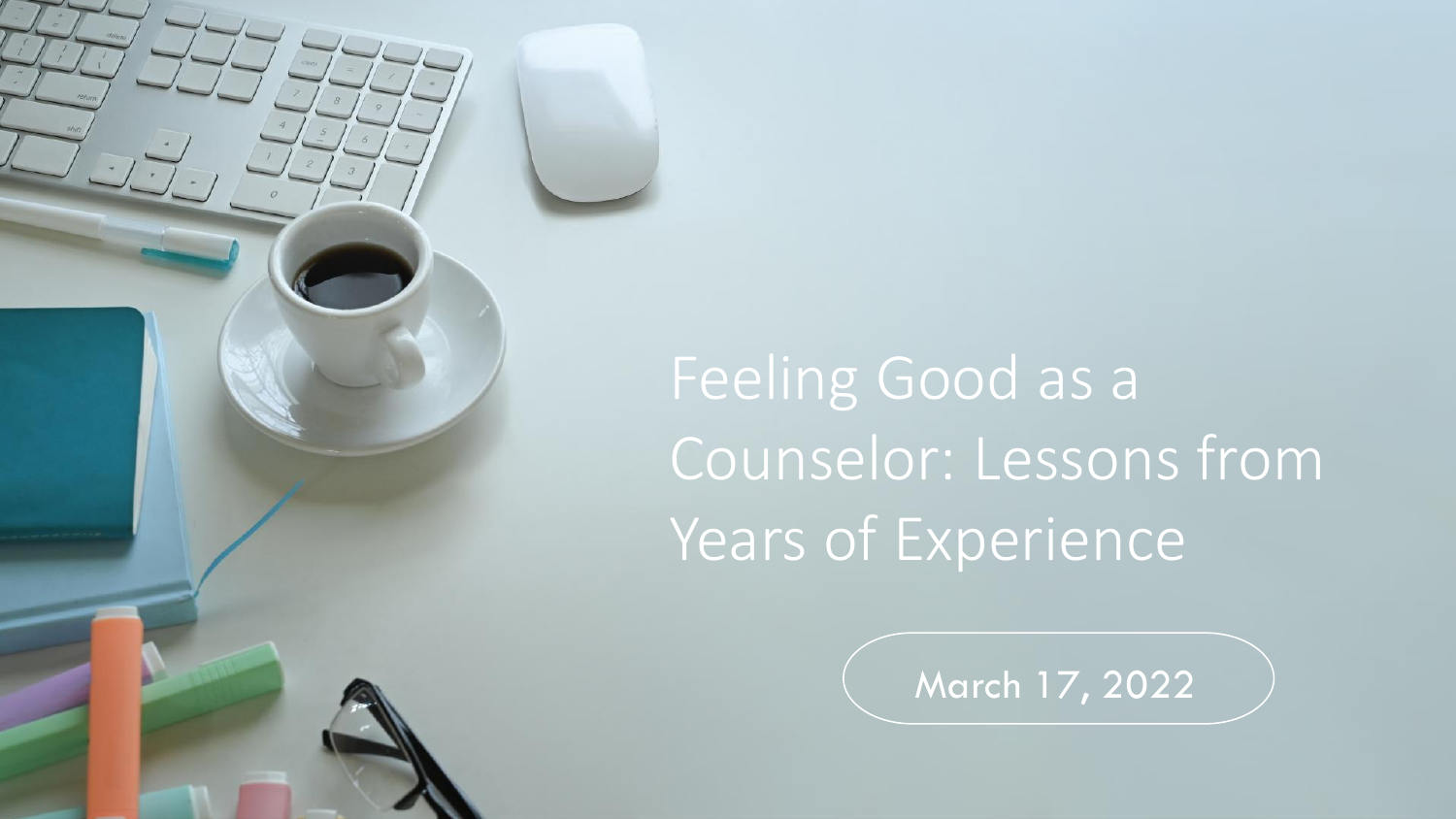

**Dennis Smithe, MA** Client Services Manager

#### PRESENTER



# **Dennis Smithe**<br>Project Manager

dsmithe@shiptacenter.org<br>
or dsmithe@nei3a.org asmithe@shiptacenter.c<br>| or dsmithe@nei3a.org<br>(319) 874 - 1183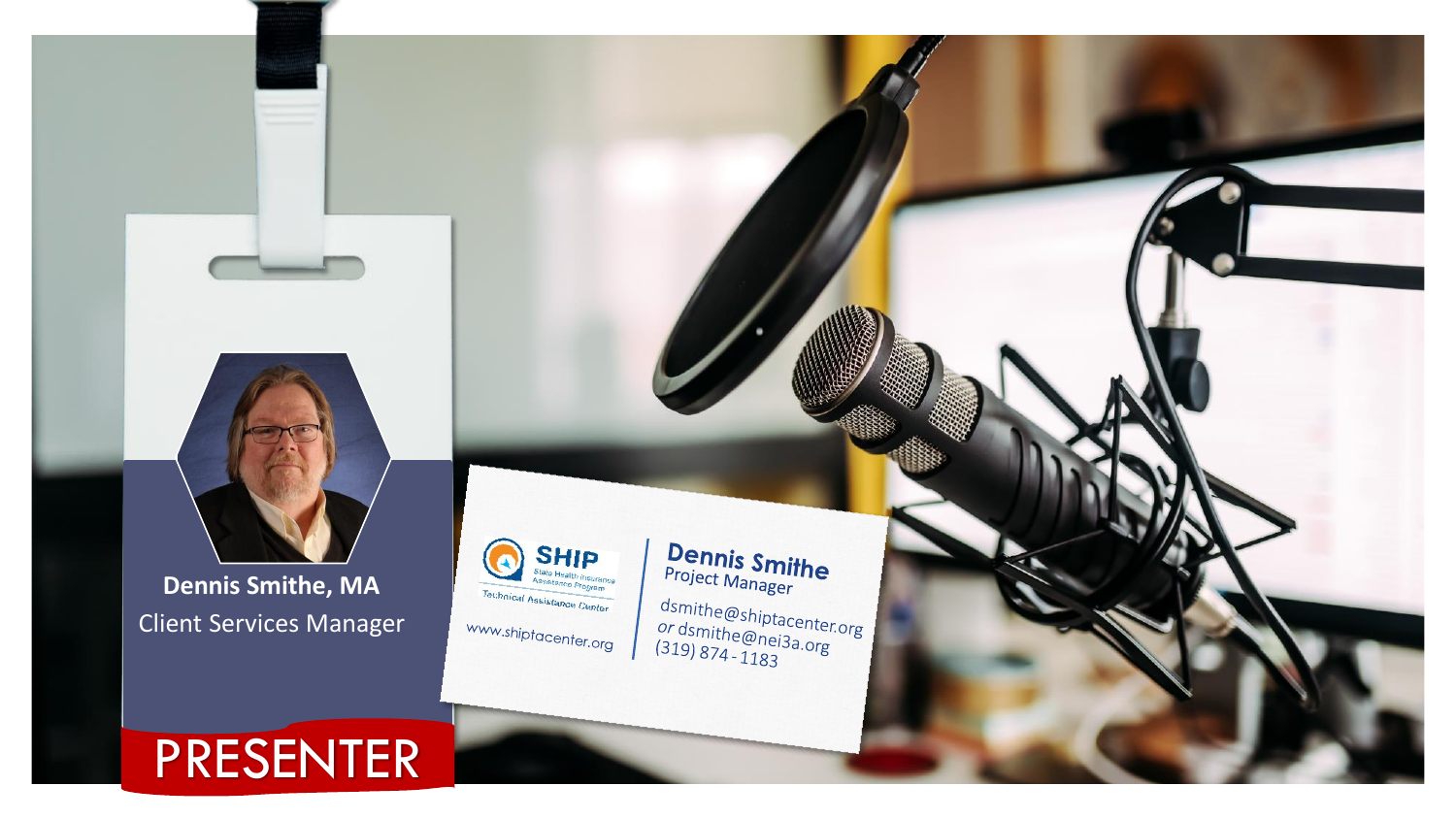AGENDA Feeling Good as a Counselor: Lesson from Years of Experience

March 17, 2022

- Stress • Introduction
- Look at What you Do Differently
- Striving to Improve Your Skills
- Take Care of Yourself
- **Documentation**
- Find What Works for You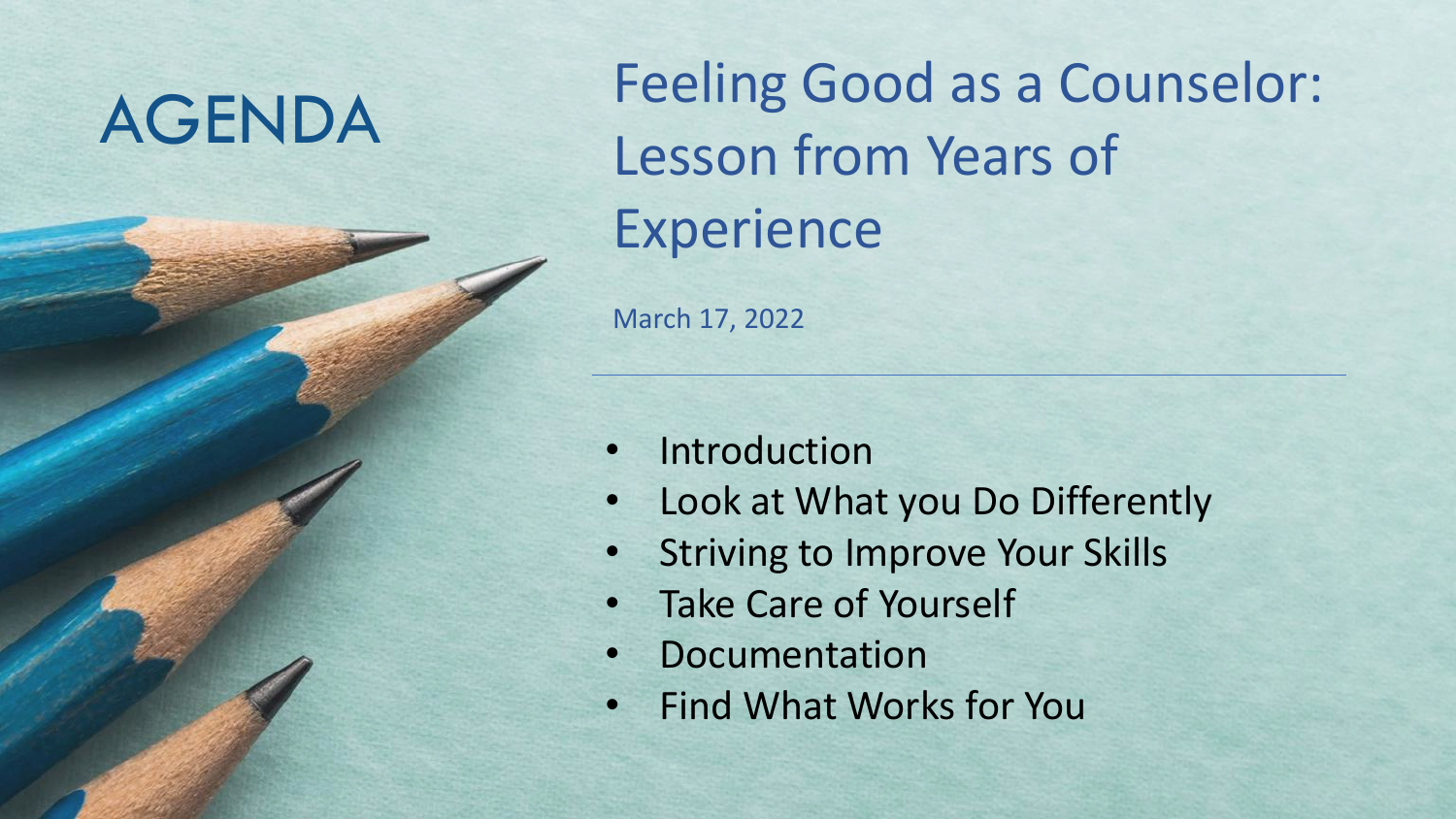# *Look at What You Do Differently*

*If you look the right way, you can see that the whole world is a garden – Frances Hodgson Burnett*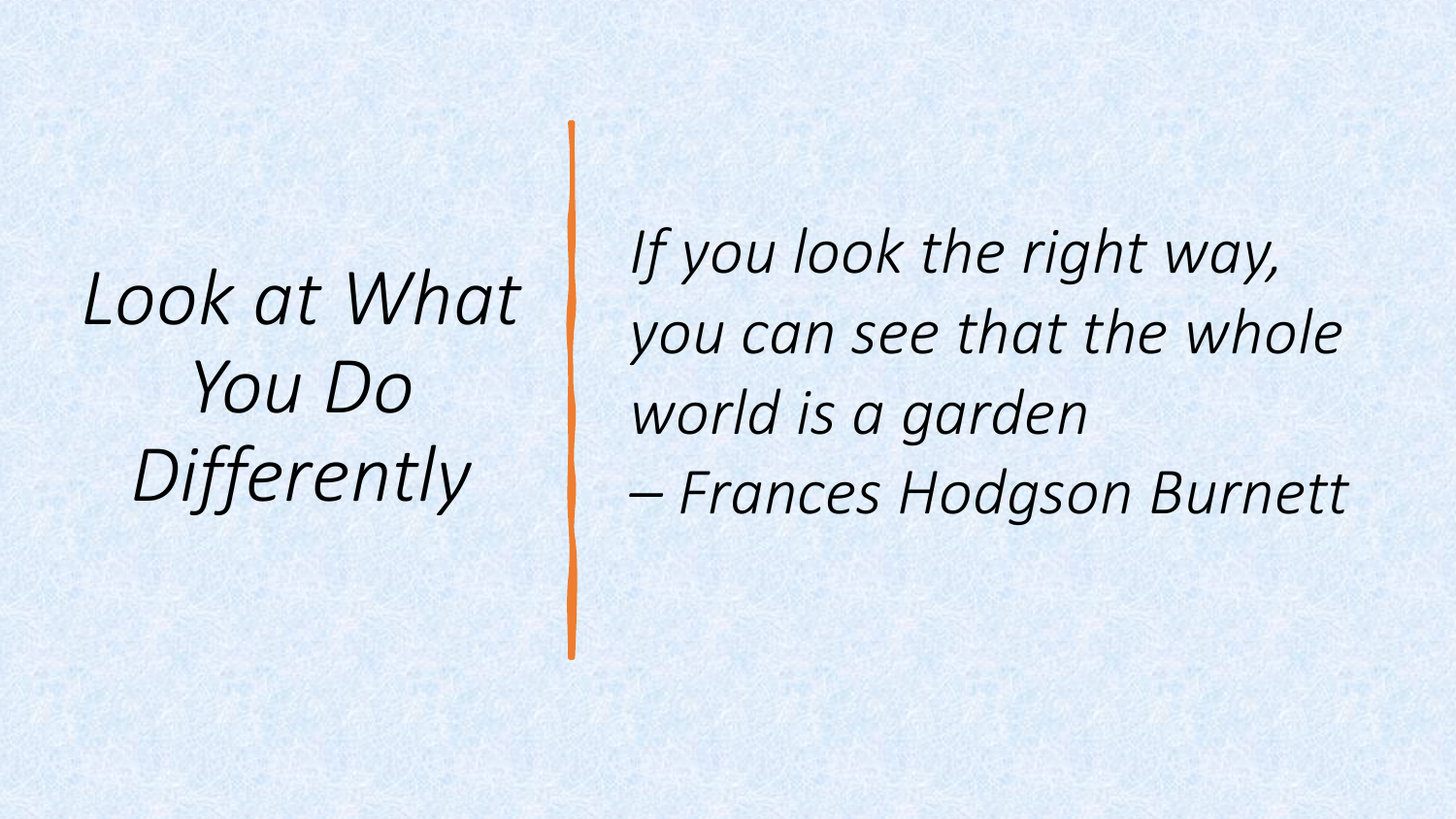# *Look at What You Do Differently*

Social Responsibility - your work helps individuals and society as a whole.

Honorable work – others come to you and share often private and confidential information. It is about trust. It is an Honor.

Positive Impact - the work you do has the ability to change people's lives.

Model Communication – in your work you can serve as a role model for things like problem solving, understanding , caring, etc.

Remember the "How" – how you do your work is equally, or more important than, what you do.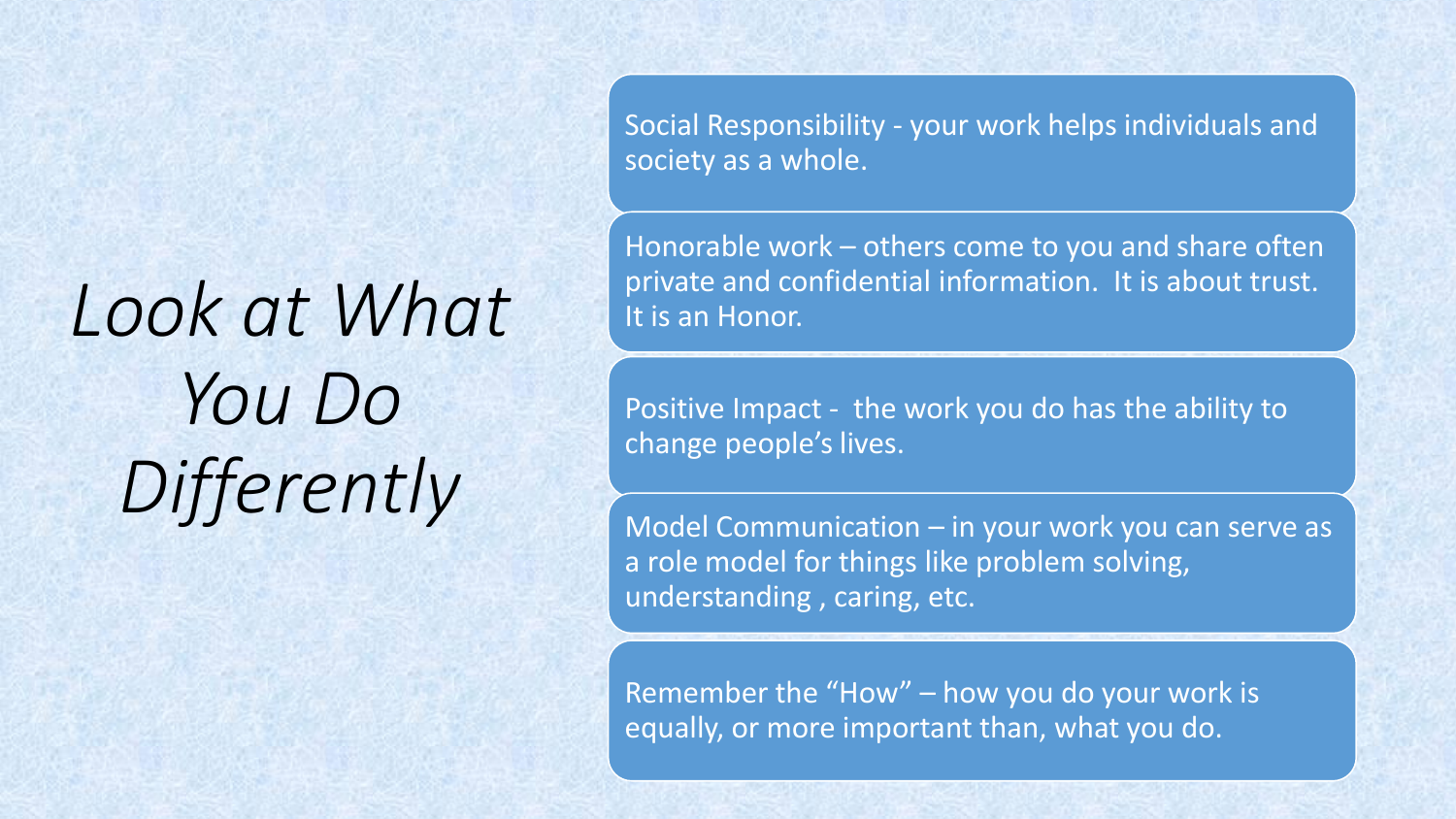*Commit to Learn or Improve your Skills*

Active Listening Skills

#### Self- Reflection/Bias/Self-Awareness

Structure Your Sessions

Learn it is not Personal

Prepare for Problem Situations before they happen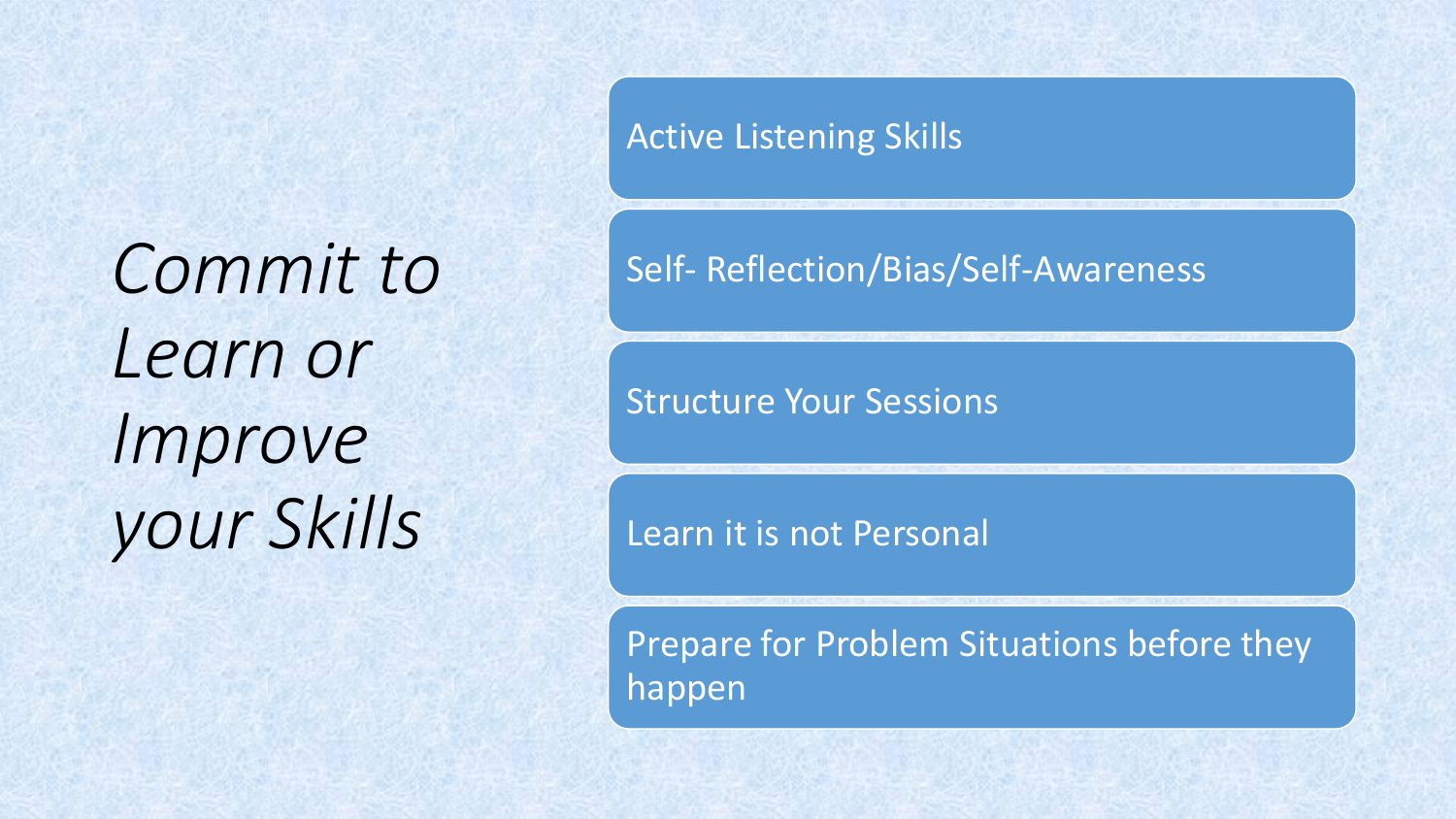# *Take Care of Yourself*

Physical self-care - eat well, exercise, get enough sleep, get medical care

Psychological self-care - reflect, journal, engage in leisure activities, let others help you

Emotional self-care - have pleasant thoughts about yourself, engage in laughter/play, express emotions in appropriate channels

Spiritual self-care - Pray, Mindfulness Meditation

Develop a Self-Care Plan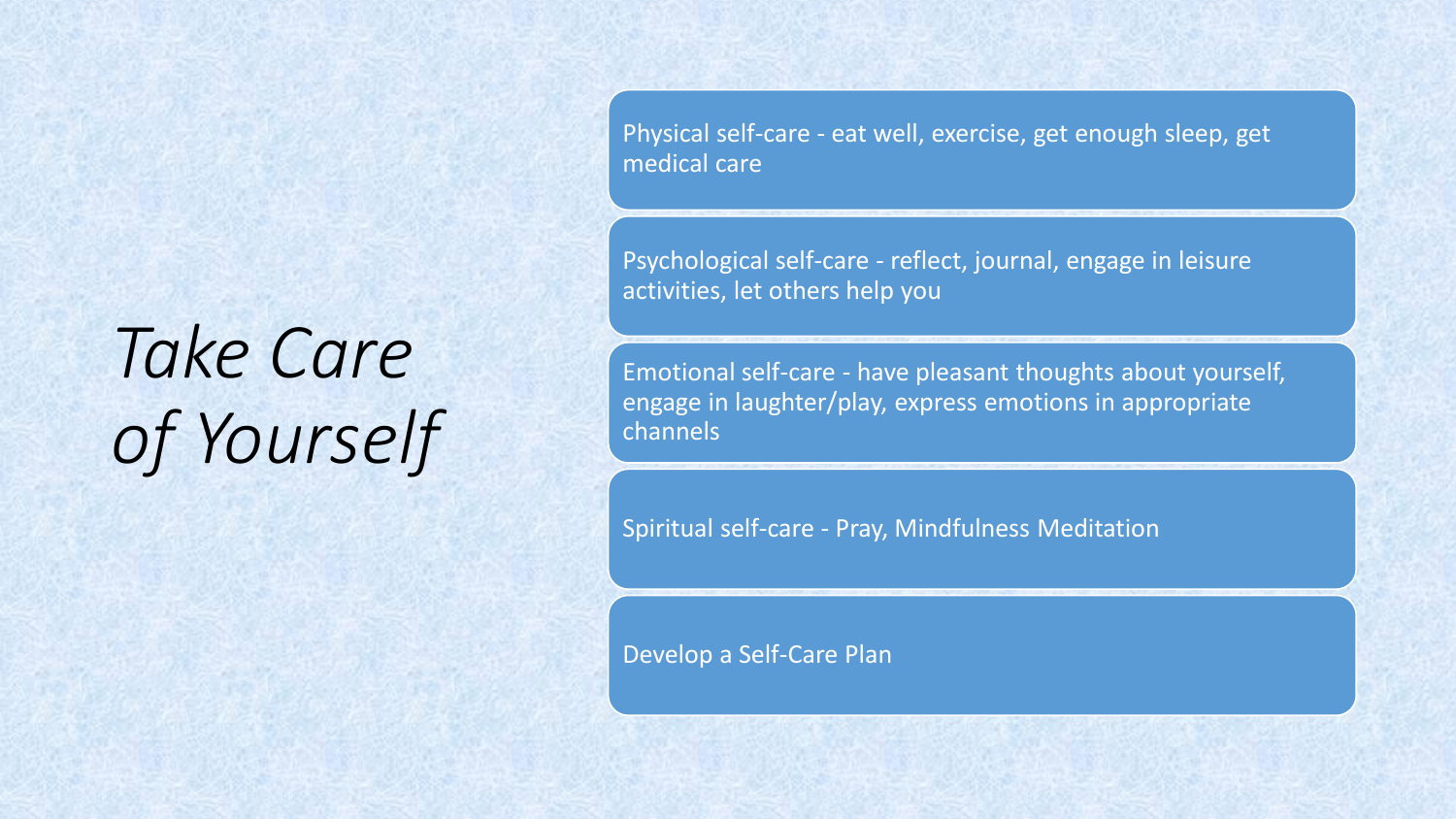## *Documentation*

Develop a routine and stick to it

Emotional information can be shared, and it is important that you not carry that with you day after day

The work you do is difficult enough; procrastination make it far more difficult

Accuracy and detail can be lost the farther out you get from the contact.

You just feel better when it is done and the opposite when it is not done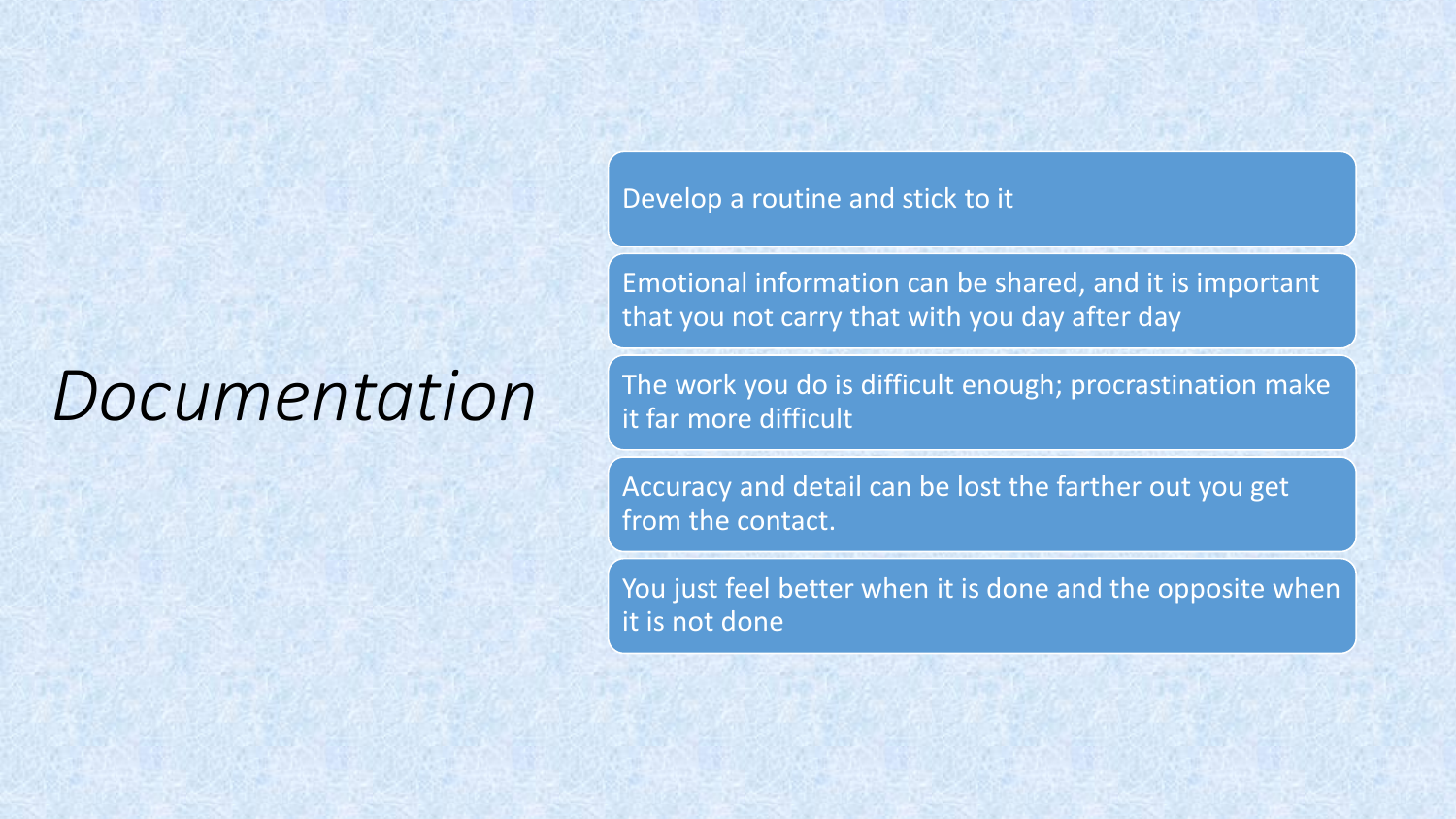## *Remember*

Finding happiness in your role as a counselor is primarily your responsibility

Find what works for you

What I have presented are a few of the things the helped me and those I have supervised

Questions?